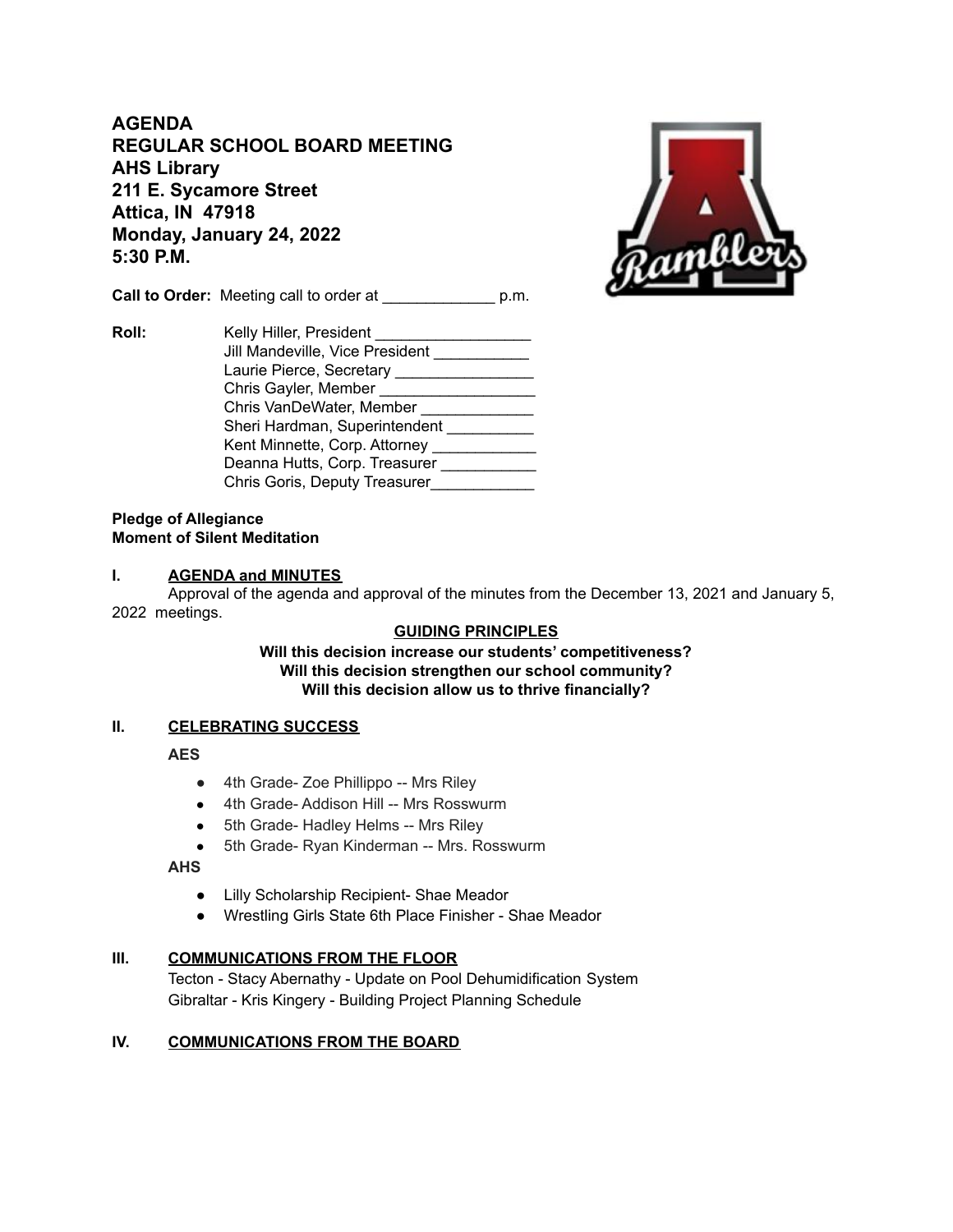## **V. REPORT OF THE SUPERINTENDENT**

**Each board member has reviewed the following items through their board packet. This information is distributed the week prior to allow thorough thought on each item.**

- 1. Recommendation to approve the resolution to transfer from the Education Fund to the Operations Fund.
- 2. Recommendation to approve the allowance of transfers as indicated on the Budget Transaction Edit Report.
- 3. Recommendation to approve the 2022 lawn care contract with Rice & Son Lawn.
- 4. Recommendation to approve the Gibraltar Design AIA B132 Agreement after consultation from the school attorney is received.
- 5. Recommendation to review the Board Policy Handbook updated policies Vol 34, No 1 (First reading): 167.3 Public Participation at Board Meetings (revised), 1220 Employment of the Superintendent (revised), 1520 Employment of Administrators in Addition to the Superintendent (revised), 2603 School Performance Internet Dashboard (new), 3120.08 Employment of Personnel for Extracurricular Activities (revised), 3120.11 Public Hearing Before Commencement of Collective Bargaining and Public Meeting Before Ratification of Tentative Agreement (revised), 3214 Staff Gifts (revised) 3220 Staff Evaluation (revised), 4120.08 Employment of Personnel for Extracurricular Activities (revised), 4214 Staff Gifts (revised), 5113.02 School Transfer Options (revised), 5340.01 Student Concussions & Sudden Cardiac Arrest (revised), 5540 The Schools & Governmental Agencies (revised), 5722 School Sponsored Student Publications & Productions (new), 6105 Authorization to Accept and Distribute Electronic Records and to Use Electronic Signature (revised) 6114 Cost Principles - Spending Federal Funds (revised), 6220 Budget Preparation (revised), 6230 Budget Hearing (revised), 7300 Disposition of Real Property (revised), 7310 Disposition of Surplus Property (revised), 7450 Property Inventory (revised), 8305 Information Security (new), Coach Training, References, and IHSAA Reporting (revised).
- 6. Recommendation to approve the January 24, 2022 Personnel Sheet:

Hire

- AHS Teacher Mentor 2nd semester
- AES Instructional Assistant

## Resign

- 6th Grade Girls Basketball Coach
- AES Instructional Assistant
- MS Social Studies Teacher

# **VI. SUPERINTENDENT'S ITEMS OF INTEREST**

- Carpet plan for rest of high school
- Return to Learn Plan Update Implementation of new CDC guidance

## **VII. FINANCIAL STATUS**

1. Recommendation to combine and approve the financial claims for the month of January and the monthly transfer amount from Education fund to Operations fund of \$50,000.

## **VIII. ADJOURNMENT**

Time:

## **The next regular board meeting will be held on Monday, February 28, 2022 at 5:30pm.**